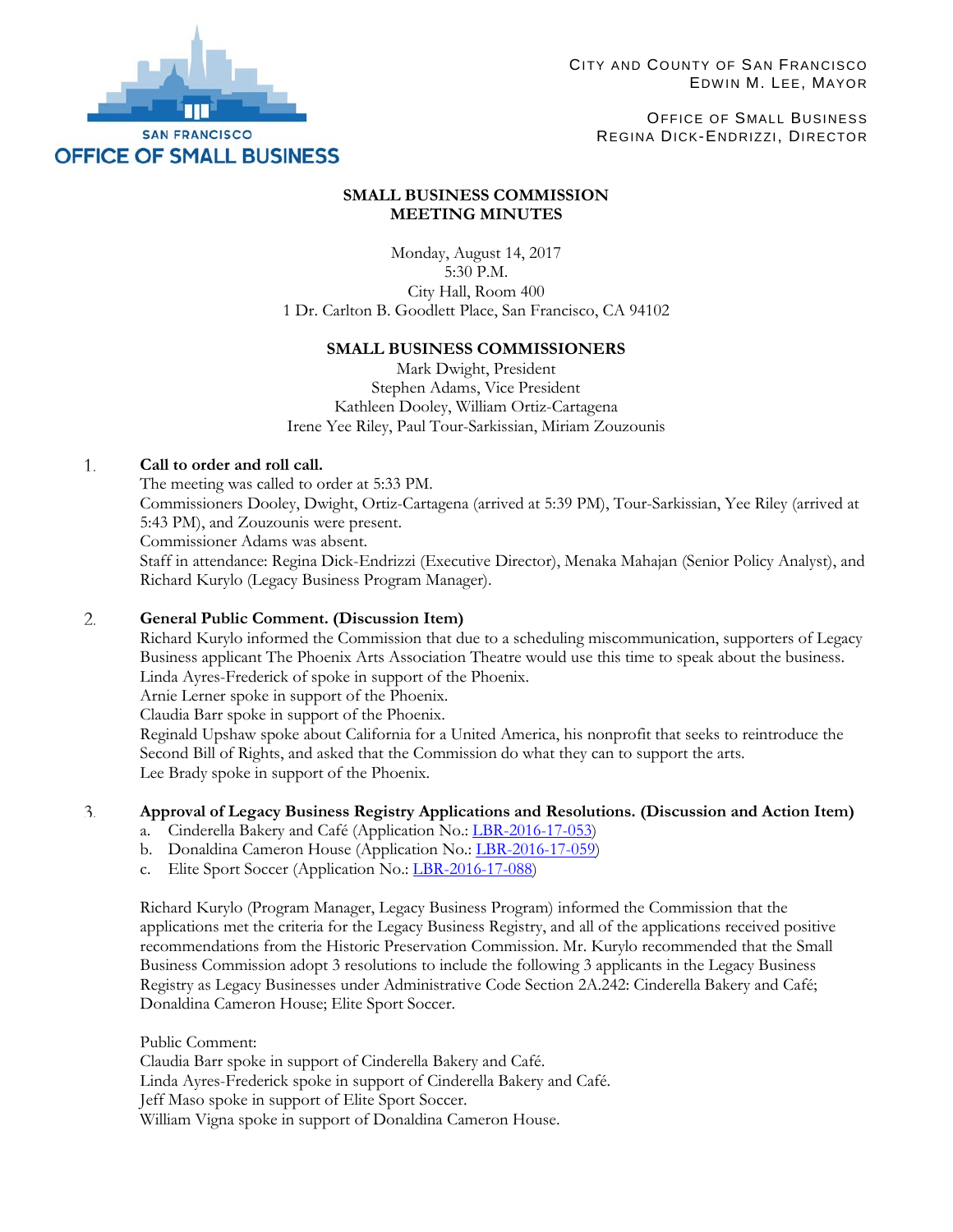Commissioner Ortiz-Cartagena spoke in support of Elite Sport Soccer. Commissioner Yee Riley spoke in support of Donaldina Cameron House.

Motion: Commissioner Dooley motioned to adopt 3 resolutions to include the following 3 applicants in the Legacy Business Registry as Legacy Businesses under Administrative Code Section 2A.242: Cinderella Bakery and Café; Donaldina Cameron House; Elite Sport Soccer. 2nd: Commissioner Yee Riley. Aye: Commissioners Dooley, Dwight, Ortiz-Cartagena, Tour-Sarkissian, Yee Riley, and Zouzounis. Nay: None. Absent: Commissioner Adams. Motion passed 6-0, 1 absent.

**Board of Supervisors File No. 170837 – Building Code - Mandatory Disability Access Improvements**  4. **- Extension of Time For Compliance and Report to the Board of Supervisors. (Discussion and Possible Action Item)**

Ray Law (Legislative Aide, Office of Supervisor Katy Tang) provided an overview of the legislation. Director Dick-Endrizzi explained that the primary reason for the extension is the vast number of buildings subject to either a waiver or construction.

Commissioner Zouzounis inquired about the legislation's timeline upon approval and about the estimated 30,000 buildings subject to this law.

Public Comment:

Reginald Upshaw expressed concern for the mandatory compliance.

Arnie Lerner (Certified Access Specialist, Department of Building Inspection - Access Appeals Commission) spoke in support of the legislation.

Commissioner Dooley commended the legislators for their work on the ordinance.

Motion: Commissioner Yee Riley motioned to recommend that the Board of Supervisors approve BOS File No. 170837.

2nd: Commissioner Zouzounis. Aye: Commissioners Dooley, Dwight, Ortiz-Cartagena, Tour-Sarkissian, Yee Riley, and Zouzounis. Nay: None. Absent: Commissioner Adams. Motion passed, 6-0, 1 absent.

5. **Board of Supervisors File No. 170599 – Public Works, Police Codes - Prohibiting Autonomous Delivery Devices on Sidewalks and Right-of-Ways. (Discussion and Possible Action Item)** Erica Maybaum (Legislative Aide, Office of Supervisor Norman Yee) was present to answer questions. Ms. Maybaum told the Commission that the law would ban automated delivery devices (ADDs) from public right-of-ways, but not from private institutions such as universities and hospitals. She emphasized the safety and accessibility concerns for pedestrians and disabled persons, citing two examples of wheeled devices that are banned from sidewalks, bicycles and Segways. Additionally, Ms. Maybaum described noncompliant behavior and enforcement challenges. She said the goal of the legislation is not to ban the technology as a whole, but to ban it from being used for delivery purposes specifically. In a discussion about other cities, she mentioned that disability groups in Washington, D.C. were not consulted during legislative drafting, reinforcing safety concerns of proponents of the ban. She showed the Commission an image of an ADD on a busy sidewalk operating outside of the timeframe and geographic boundaries the company's permit allowed. Ms. Maybaum said the current pilot program is scheduled to be in place until the end of the year.

Commissioner Dooley asked about human escorts and if neighborhoods with narrow sidewalks would be excluded from the pilot program.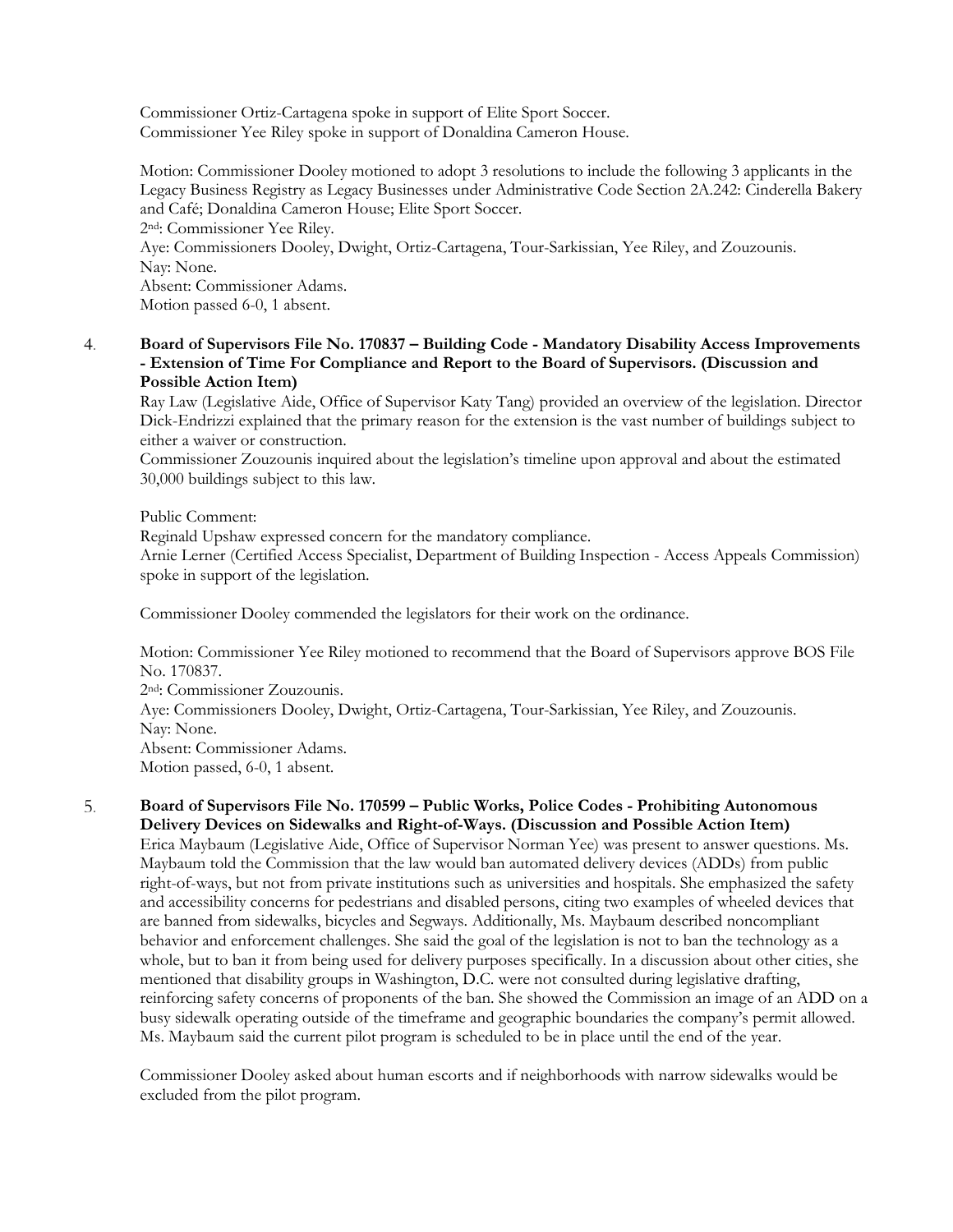Commissioner Tour-Sarkissian inquired about police or incident reports that would support the claim that ADDs are dangerous. He mentioned that other cities and states have implemented ADD pilot programs with weight and speed regulations.

Commissioners Zouzounis and Tour-Sarkissian recommended solidifying parameters to the pilot program rather than establishing an outright ban.

Commissioner Dooley agreed with the sponsor that San Francisco is not prepared to have such a program yet and suggested a 2-year moratorium on ADDs until data from other cities' pilot programs are available.

Public Comment:

Meg Panlaqui spoke in opposition to the legislation.

Davi Lang spoke in opposition to the legislation.

Harrison Shih spoke in opposition to the legislation.

Reginald Upshaw spoke in support of the legislation.

Erica Maybaum requested that the Commission's resolution be amended discontinue the Department of Public Work's (DPW) pilot program until concrete regulations are established.

Commissioner Tour-Sarkissian made a recommendation that the pilot program continue but be properly enforced.

Commissioner Zouzounis proposed an amendment to add the Teamsters to the resolution.

Commissioner Dooley again suggested a temporary ban or moratorium until more information is available. She also referenced the entry-level jobs that could possibly be taken away from workers.

Commissioners Ortiz-Cartagena and Dwight expressed opposition to bans as a whole. Commissioner Ortiz-Cartagena agreed that technology provides new opportunities for small businesses, and a ban plays in the favor of big companies.

Motion: Commissioner Tour-Sarkissian motioned to recommend that the Board of Supervisors not approve BOS File No. 170599.

2nd: Commissioner Ortiz-Cartagena.

Aye: Commissioners Dwight, Ortiz-Cartagena, Tour-Sarkissian, Yee Riley, and Zouzounis.

Nay: Commissioner Dooley.

Absent: Commissioner Adams.

Motion passed, 5-1, 1 absent.

Motion: Commissioner Dooley motioned to amend the resolution to recommend a 2-year moratorium on ADDs until more information is available.

2nd: None. (Note: a second is required for consideration of the motion.)

Motion: Commissioner Zouzounis motioned to adopt the 4 amendments to the resolution:

1) Add a clause stating that "DPW's pilot program be continued, conditional upon enforcement."

2) Add "labor representatives (including, but not limited to, the Teamsters)" to the list of stakeholders in the community.

3) Note that the working group should be "convened as soon as practical."

4) Revise a portion of the fourth "Whereas" statement from "residents and businesses" to "residents, workers, and businesses."

2nd: Commissioner Yee Riley.

Aye: Commissioners Dooley, Dwight, Ortiz-Cartagena, Tour-Sarkissian, Yee Riley, and Zouzounis. Nay: None.

Absent: Commissioner Adams.

Motion passed, 6-0, 1 absent.

Motion: Commissioner Tour-Sarkissian motioned to accept the resolution with the 4 amendments. 2nd: Commissioner Zouzounis.

Aye: Commissioners Dooley, Dwight, Ortiz-Cartagena, Tour-Sarkissian, Yee Riley, and Zouzounis. Nay: None.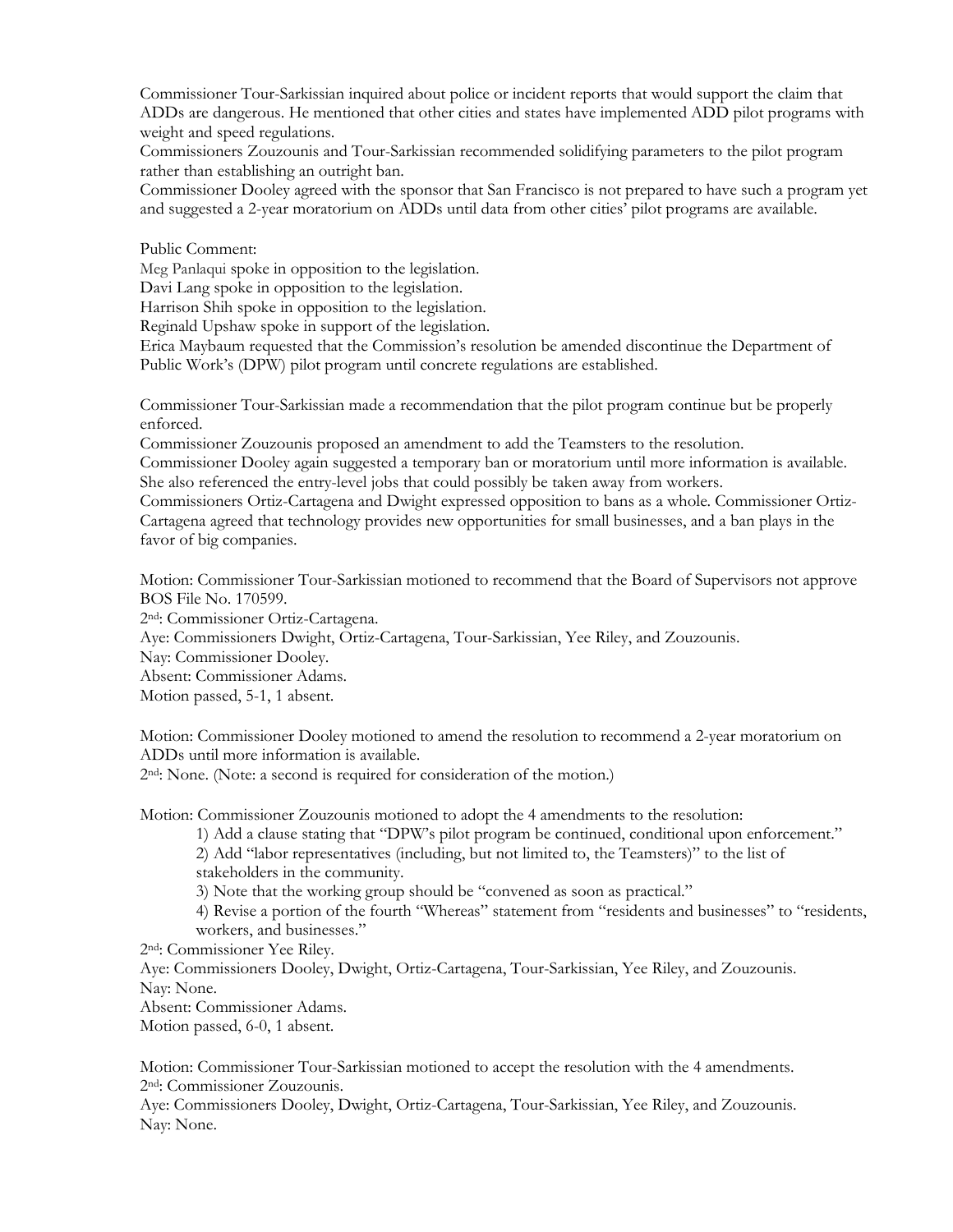Absent: Commissioner Adams. Motion passed, 6-0, 1 absent.

6. **Board of Supervisors File No. 170865 – Zoning - Interim Moratorium on Medical Cannabis Dispensaries. (Discussion and Possible Action Item)**

Aaron Starr (Manager of Legislative Affairs, Planning Department) was present to answer questions about the legislation. He explained that once the moratorium is in place, applications in the pipeline would be put on hold.

Commissioner Dwight asked how medical cannabis dispensaries will be treated once the adult use cannabis law is implemented.

Commissioner Dooley recommended that applicants already scheduled for the Planning Commission be allowed to go forward with the application process.

Commissioner Zouzounis voiced concern that the City might not be prepared when adult-use cannabis is legalized at the state level.

Director Dick-Endrizzi recommended continuation of this item until later in the meeting, following the upcoming cannabis presentations.

Public Comment: Chris Schulman spoke in opposition to the legislation.

Motion: Commissioner Ortiz-Cartagena motioned to continue item 6 to later in the meeting. 2nd: Commissioner Dooley. Aye: All in favor. Nay: None. Absent: Commissioner Adams. Motion passed, 6-0, 1 absent.

## **Presentation Regarding the Current Medical Cannabis Dispensary (MCD) Program. (Discussion**  7. **Item)**

Doug Obana (Senior Environmental Health Inspector, Department of Public Health) gave the Commission an overview of the MCD application process, the safety inspection process, and the closed-loop collective/cooperative model. Aaron Starr discussed MCD regulations pertaining to land use.

Commissioner Tour-Sarkissian asked about pesticide use on cannabis, inspection visit duration, smoking onsite, and mandatory discretionary review. Commissioner Zouzounis thanked the presenters for the valuable information.

Motion: Commissioner Dooley motioned to take a brief break. 2nd: Commissioner Yee Riley. Aye: All in favor. Nay: None. Absent: Commissioner Adams. Motion passed, 6-0, 1 absent.

*RECESS: 8:24 - 8:32 PM.*

### 8. **Cannabis Policy Presentation. (Discussion Item)**

Menaka Mahajan (Senior Policy Analyst, Office of Small Business) prepared the Commissioners for the referral of draft local ordinances regulating the commercial sale of cannabis. She covered the following topics: the roles of the Small Business Commission and Office of Small Business; overview of state law (MAUCRSA); state rulemaking status; San Francisco small business challenges and Cannabis Task Force; federal laws affecting the rollout in San Francisco and California; and upcoming presentation topics.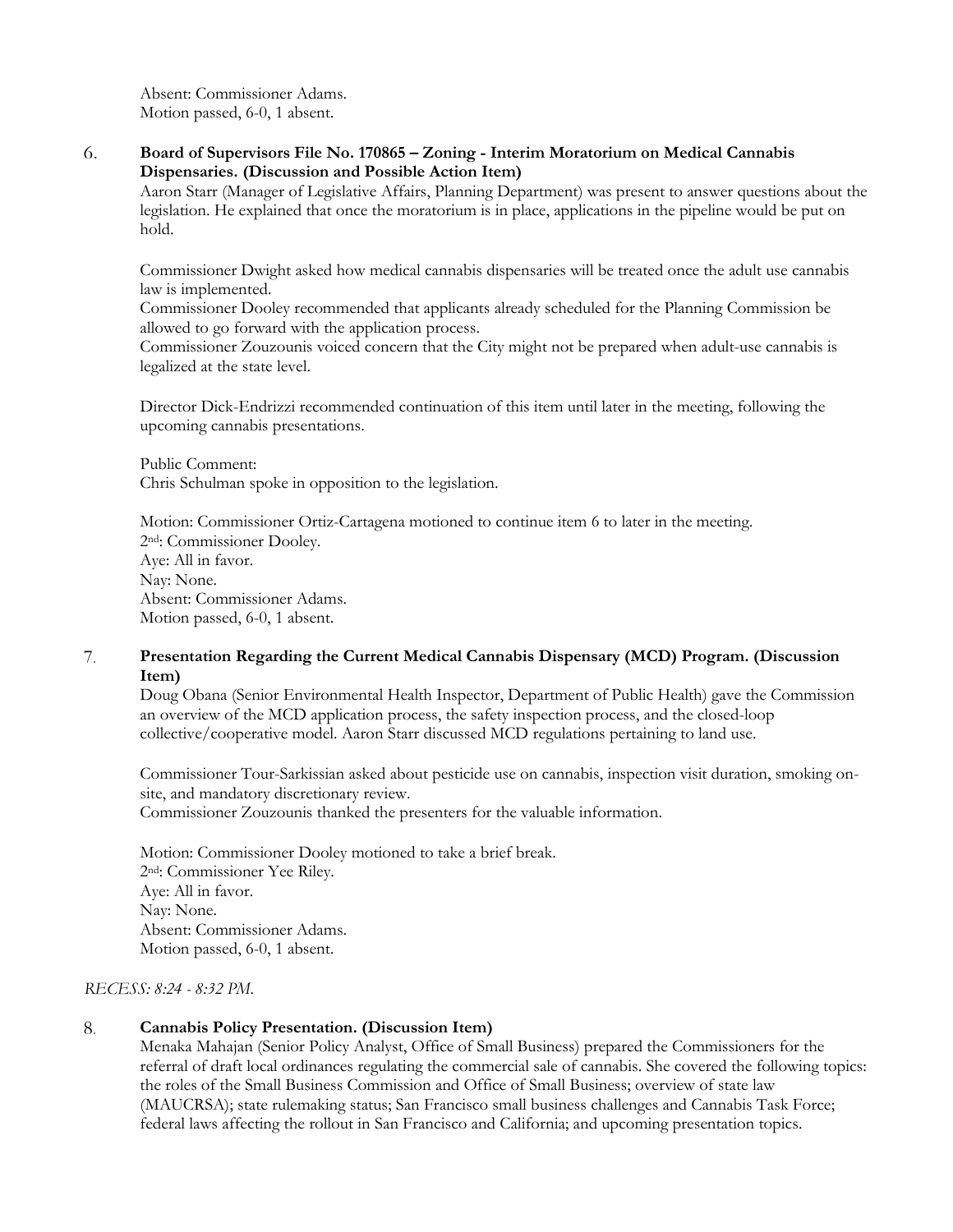Public Comment: No members of the public requested to speak.

# **Note: The Commission returned to Item 6 at 9:48 PM.**

Public Comment: No members of the public requested to speak.

Motion: Commissioner Dooley motioned to recommend that the Board of Supervisors approve BOS File No. 170865 with the provision that applicants calendared at the Planning Commission prior to the effective date of the moratorium be allowed to complete the application process. 2nd: Commissioner Tour-Sarkissian. Aye: Commissioners Dooley, Dwight, Ortiz-Cartagena, Tour-Sarkissian, Yee Riley, and Zouzounis. Nay: None. Absent: Commissioner Adams. Motion passed, 6-0, 1 absent.

### 9. **Legacy Business Historic Preservation Fund Rules and Regulations for Business Assistance Grants. (Action Item)**

Richard Kurylo proposed revisions to the rules and regulations for the Business Assistance Grant, including average weekly hours, definition of "employee", and Consumer Price Index increase.

Public Comment: No members of the public requested to speak.

Motion: Commissioner Tour-Sarkissian motioned to adopt the amendments as written. 2nd: Commissioner Dooley. Aye: All in favor. Nay: None. Absent: Commissioner Adams. Motion passed, 6-0, 1 absent.

### 10. **Approval of meeting minutes. (Action Item)**

Public Comment: No members of the public requested to speak.

Motion: Commissioner Yee Riley motioned to approve the July 24, 2017 draft meeting minutes. 2nd: Commissioner Dooley. Aye: All in favor. Nay: None. Absent: Commissioner Adams. Motion passed, 6-0, 1 absent.

### 11. **Director's Report. (Discussion Item)**

Director Dick-Endrizzi informed the Commission about the status of the referendum on the flavored tobacco products ban. She also honored local small business owner Penelope Zouzounis who recently passed away.

### 12. **Commissioners' Reports. (Discussion Item)**

Commissioner Zouzounis attended San Francisco County Transportation Authority and Municipal Transportation Agency meetings on emerging transportation technologies. She also met with the Office of Economic and Workforce Development regarding construction mitigation funds for public projects in South of Market. Commissioner Yee Riley attended the Small Business Roundtable (which meets regularly with Mayor Lee).

Public Comment: No members of the public requested to speak.

### 13. **New Business. (Discussion Item)**